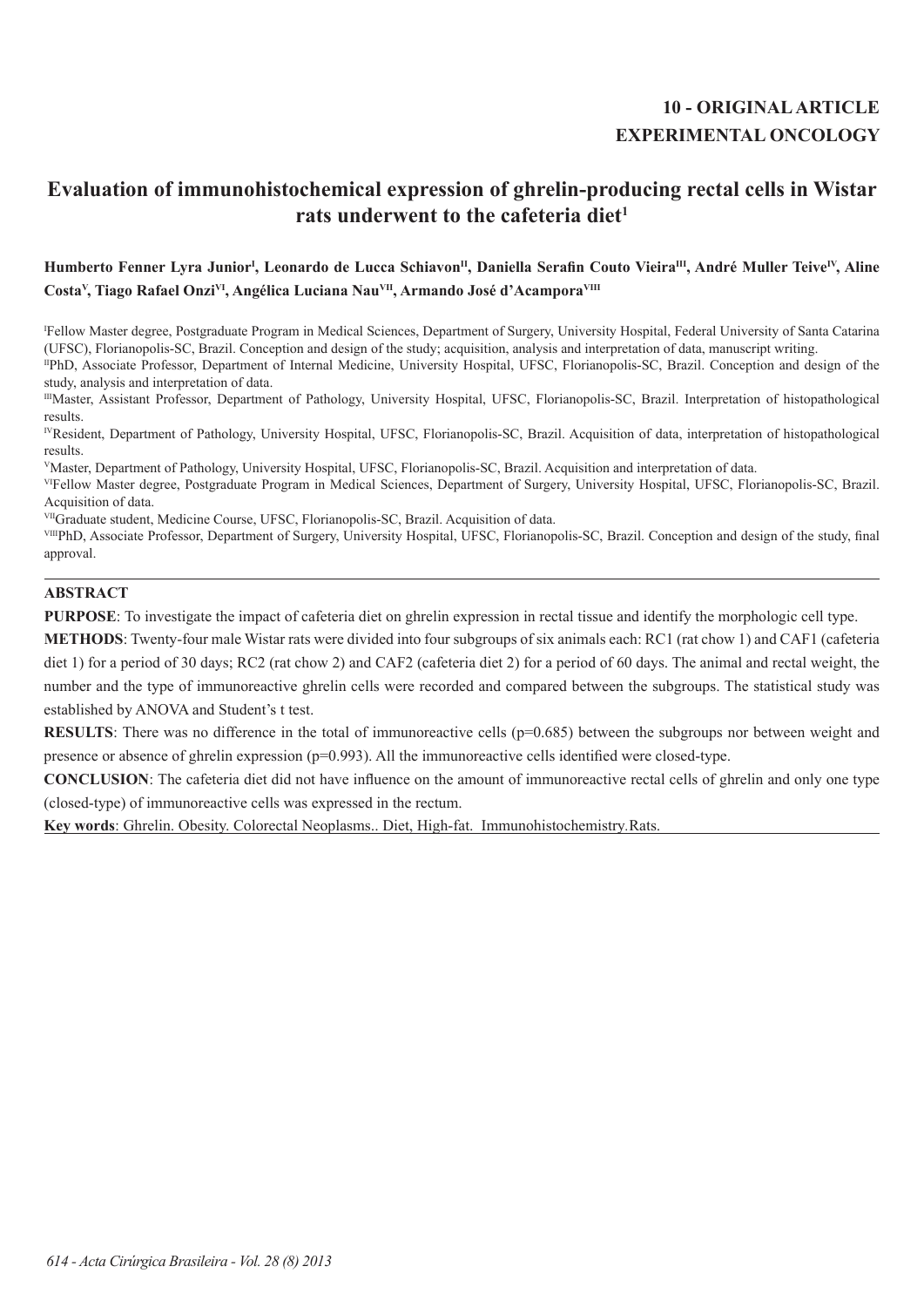## **Introduction**

Nowadays obesity and overweight are an epidemic and a public health problem and its prevalence is increasing in developed and developing countries $1-2$ .

In 2008, 1.5 billion adults were overweight, and one third of them were obese. Among children up to the 5th year of life, 43 million were overweight in 2010. The World Health Organization (WHO) estimates that, in 2015, there will be over 700 million people with body mass index (BMI) over  $30<sup>3</sup>$ .

The main causes of obesity are defined by WHO as: increase intake of high energy density foods, salt and sugar, and few vitamins and minerals; associated with sedentary habits manly due to urbanization and technological advances<sup>4</sup>.

Obesity is identified as an important colorectal cancer risk factor in several studies published in the literature, that demonstrates a risk increase of up to twice in obese people in comparison with non-obese<sup>5-6</sup>.

Ghrelin, a hormone discovered and isolated by Kojima *et*   $al$ <sup>7</sup> in the X/A like cells of the fundus of rat stomach<sup>7</sup>. It exhibits a potent orexigenic action, stimulating appetite and food intake by direct action on hypothalamic neurones<sup>8</sup>. In humans, it is peptide composed of 28 amino acids and contains a fatty acyl group on the third amino acid from the N-terminal which is responsible for its physiological functions, this structure is homologous to the rats except for exchange in two amino acids  $(\text{arg}^{11}\text{-val}^{12})^7$ . The major producing source of serum ghrelin is the gastrointestinal tract (GIT), and the stomach is the mainly producer, followed by small intestine<sup>9</sup>. Through immunohistochemical methods and in situ hybridization, ghrelin producing cells were identified in the mucosal layer of the gastric body, duodenum, ileum, cecum and colon at different levels of expression<sup>10</sup>. Despite this Teive et al.<sup>11</sup> showed no compensatory increase in the number of duodenal ghrelin cells in the post-operative period of the sleeve gastrectomy in rats.

There are two distinct morphological cells types, "opened type" and "closed-type", with identical immunoreactive characteristics, but with different distribution along the gastrointestinal segments, decreasing the frequency of closed-type as it progresses toward the distal segments of the  $GIT<sup>12</sup>$ .

Ghrelin is considered to be a gastrointestinal peptide and presumably the opened-type cells are regulated by intraluminal information as nutrients and pH, and the closed-type, by neuronal and hormonal stimulation or mechanical distention. Also there is no literature consensus whether they are the same cells at distinct stages of development or two different cells types<sup>13</sup>.

Waseem *et al*. <sup>14</sup> did a study with the aim of determine the role of the endogenous ghrelin production and the expression of its receptors subtypes in the progression of colorectal cancer (CRC), they compared and analyzed malignant with normal colonic cells. They demonstrated by immunohistochemical analysis that malignant colorectal tissues exhibited high ghrelin expression in stage-dependent manner when compared with controls. Likewise, they have used PCR and Western Blot techniques to analyze the growth hormone secretagogue receptors (GHS-Rs) and have found a drastic decrease in 1a type tissue expression and significant increase in 1b type compared between groups, suggesting another regulatory pathway in the genesis of these tumors, not identified until present day.

Another important finding of this study was the high ghrelin serum levels found in obese patients with CRC (82%) when compared to obese patients without CRC, suggesting the importance of ghrelin/GHS-Rs axis in the development of CRC in obese people.

Cefeteria diet is a diet model used in experimental studies with rats. It is that best reproduces and induces the metabolic syndrome, the weight gain, the multiple organ dysfunctions and the diseases caused by obesity. This is a type of diet in which the animals have *ad libitum* intake of human foods with high energy density and tasty as chocolates, bacon, stuffed biscuits, soft drinks, along with water and rat chow<sup>15</sup>.

Recently, the same diet was used for a period of 35 days (short-term) by Colombo *et al*. 16 in research on effect on insulin resistance and serum levels of adiponectin and ghrelin and showed a significant weight gain on the cafeteria group when compared with controls.

The purpose of this work was to evaluate the impact of cafeteria diet on the amount of rectal ghrelin producing cells and analyzed the morphological cell type found in the rectum by imunohistochemical method.

## **Methods**

The Federal University of Santa Catarina Committee of Ethics in the Use of Animals (CEUA) approved all the animal experimental procedures in May 11, 2011 (protocol # PP00591 -23080.009228/2011-89).

Twenty four male Wistar rats weighing 250-300g were used in this experiment. The animals were randomly allocated into four subgroups of six rats each: cafeteria diet 1 (CAF1), rat chow 1 (RC1), cafeteria diet 2 (CAF2) and rat chow 2 (RC2).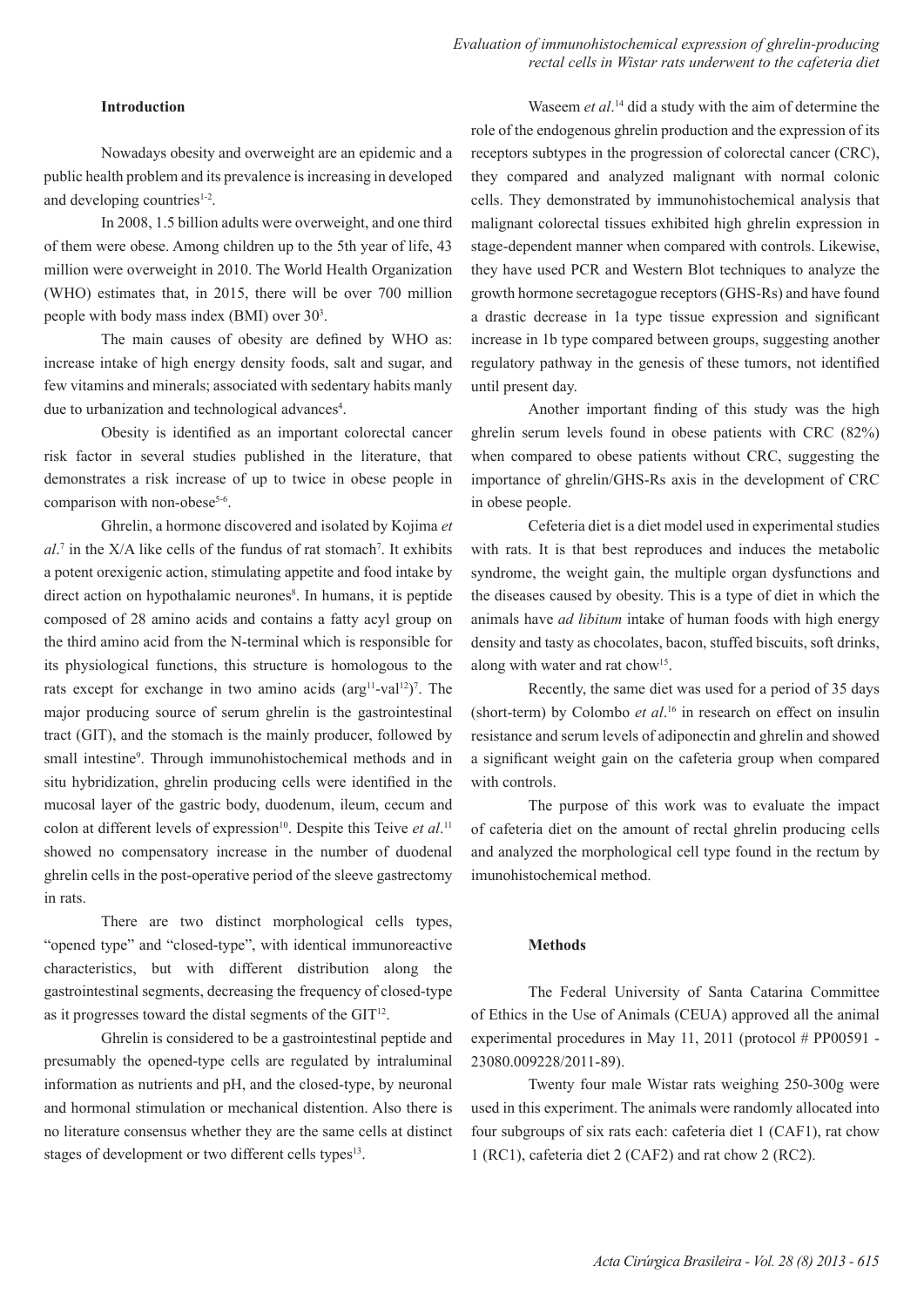## *Dietary management*

Following a one week period of adaptation the rats in the CAF subgroups were fed on a cafeteria-style diet consisting of 45% carbohydrates, 45% lipids, 10% proteins, while the rats in the RC subgroup were fed on standard rat chow consisting of 55% carbohydrates, 22% proteins and 5% lipids (Nuvilab Cr-1, Nuvital, PR, Brazil). All rats were given water *ad libitum*.

The CAF1 and RC1 subgroups were fed over a period of 30 days and the CAF2 and RC2 subgroups were fed over a period of 60 days. In order to determine the development of the animals, the weights values were recorded weekly and on the day of surgery (Figure 1).





### *Surgical procedures*

After the end of feeding period the rats were anesthetized with an intramuscular injection of 100mg/kg of ketamine and 10mg/kg xylazine.

The animals were submitted to a midline laparotomy for resection of the rectum. The specimens were preserved in a 10% buffered formaldehyde solution. All the resected rectal segments were numbered and coded by Arabic numbers (1 to 24). The rats were euthanized by intramuscular injection of ketamina 300mg/kg and 30mg/kg xylasina.

## *Histophatological procedures*

A midline longitudinal strip of rectal specimens, 2mm wide on anterior rectal wall was cut to be fixed on a microscopic slide. The specimens were processed, and paraffin blocks were prepared to make slides for both hematoxylin-eosin and immunohistochemical staining.

#### *Immunohistochemistry*

Tissues were stained immunohistochemically using the labeled streptavidin biotin method (LSAB). Briefly, the specimens were deparaffinized, rehydrated and incubated with 0.3% hydrogen peroxide in methanol for 20 minutes to block endogenous peroxidase activity. Antigen retrieval was performed using citrate buffer (pH 6.0) for 40 minutes at 95-98ºC, and the specimens were left to cool for 30 minutes at room temperature.

The specimens were incubated with primary rabbit anti-ghrelin (rat-mouse) antibody (Phoenix Pharmaceuticals, CA, USA) diluted  $1:10.000$  for 12 hours at  $8^{\circ}$ C in a humidified chamber and with the biotinylated secondary antibody (Dako, CA, USA) for 30 minutes at room temperature.

The specimens were incubated with streptavidin conjugated to peroxidase (Dako, CA, USA) for 40 minutes at room temperature and were treated for one minute with 3-3 diaminobenzidine (DAB), which acted as a chromogen.

The specimens were counterstained with Harris hematoxylin for nine minutes, dehydrated in a graded ethanol series, clarified with xylene and mounted under coverslips ERV-MOUN (EasyPath, SP, Brazil).

The rat stomach, which is known to express ghrelin, was used as a positive control for the experiment, and the negative control was a specimen that received phosphate buffer solution (PBS) instead of primary antibody. The positive result was indicated by the appearance of brown color in the antibodybinding site.

*Morphmetric analysis, cell counting, and statistical analysis*

The microscopic slides contained the strips of the rectum were entirely examined by two pathologists blinded to the experimental conditions. They used a light microscope (Optiphot-2, Nikon, Japan) and counted all the immunopositive ghrelin cells. Only the nucleated cells localized in the mucosal layer with brown chromogen in the cytoplasm or in any part of the cell membrane were considered for counting. Three full counting were performed and considered only the cells which had concordance of both observes. The opened and closed-types cells were counted. ANOVA test was used to assess statistical significance, which was set at p<0.05. All the data were expressed as the means and SD and SPSS 17 statistics software (SPSS, Inc., IL, USA) was used for data processing.

## **Results**

Ghrelin cells were observed in the rectal mucosal layer and not found in other layers. All the immunopositive cells foud were small and rounded shaped and classified as closed-type cells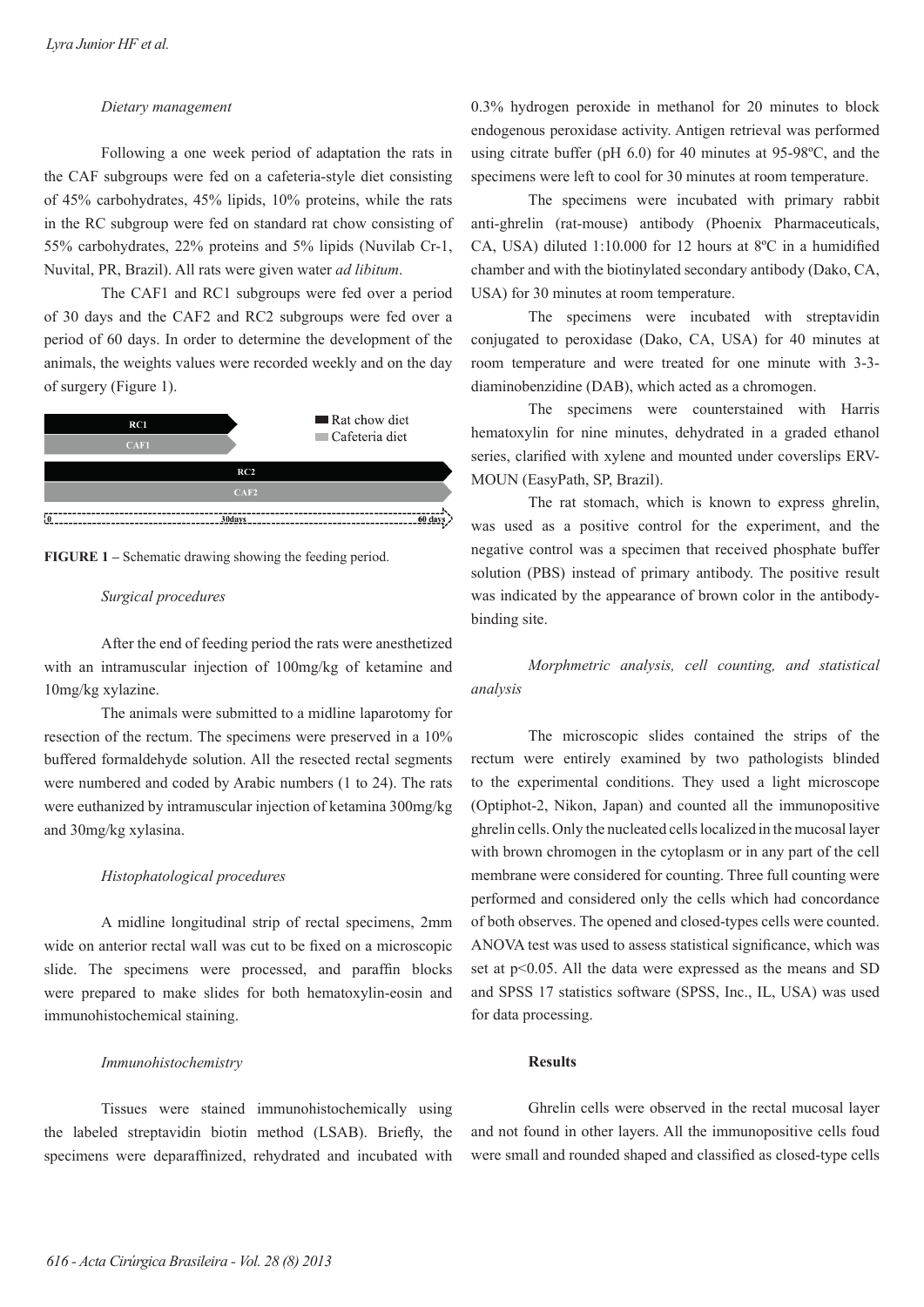(Figure 2).



**FIGURE 2 –** Ghrelin immunopositive closed-type cells in rectal mucosal layer (arrow) (x400).

Weight gain was recorded weekly and the averages of final weight (operation day) in the subgroups were: CAF1 349.50g; RC1 339.83g; CAF2 411.33g and RC2 327.33g. There was statistical difference in comparison between CAF2 and the other groups and there was no difference in other comparisons (Table 1).

**TABLE 1 –** Mean and standard deviation (SD) of body weight on the operation day for different subgroups: CAF1, RC1, CAF2 and RC2.

| <b>Subgroups</b>     | CAF1                | RC1                 | CAF <sub>2</sub> | RC2                 |
|----------------------|---------------------|---------------------|------------------|---------------------|
| Final weight $(g)^a$ | 349.50 <sup>b</sup> | 339.83 <sup>c</sup> | 411.33           | 327.33 <sup>d</sup> |
| SD <sup>a</sup>      | $\pm 24.40$         | ± 22.44             | ± 31.61          | ± 36.84             |

a Mean ± Standard deviation

```
\mu_{\rm p} = 0.001 (CAF2 x RC2)
```
There were similar values of immunopositive cell count for all subgroups and statistical analysis showed no significant difference between them  $(p=0.685)$  as shown in the Table 2.

Final mean weight compared to the presence or absence of ghrelin expression also had no statistically significant difference (p=0.993) (Table 3).

**TABLE 2 –** Mean and standard deviation (SD) of immunopositive cell count for different subgroups: CAF1, RC1, CAF2 and RC2.

| <b>Subgroups</b>         | CAF1       | RC1    | CAF <sub>2</sub> | RC2        |
|--------------------------|------------|--------|------------------|------------|
| Cell number <sup>a</sup> | 1.67       | 1.17   | 0.83             | 1.00       |
| SD <sup>a</sup>          | $\pm 1.03$ | ± 1.16 | ± 1.16           | ± 1.54     |
|                          |            |        |                  | $p=0.685b$ |

a Mean ± Standard deviation

b ANOVA test

**TABLE 3 –** Mean and standard deviation (SD) of final weight (g) compared with expression or non-expression of ghrelin.

| <b>Ghrelin expession</b> | Yes                | No                 | Db    |
|--------------------------|--------------------|--------------------|-------|
| Final weight $(g)^a$     | $356.93 \pm 27.10$ | $357.10 \pm 60.40$ | 0.993 |

a Mean ± Standard deviation

b Student's t test

#### **Discussion**

Obesity and overweight induced by diet and lifestyle are considered a global epidemic by the World Health Organization (WHO), especially in western countries. They are important risk factors for several conditions, including colorectal cancer.

Ghrelin has many physiologic functions including the carcinogenesis acting in some steps of cell growing and apoptosis $17-18$ . We investigated the hypothesis that weight gain could alter the number of producing ghrelin cells in the segments of the gastrointestinal tract.

Wassen *et al*. 14 demonstrated an increase of the ghrelin expression, mainly of the growth hormone secretagogue receptors 1b (GHS-R 1b), in malignant colorectal cells and this condition promoted colorectal malignancy by advancing stage of tumor. That increase was significant when compared CRC obese patients with non-obese.

Based on these this data and on the characteristics of human and rat ghrelin, we designed this study because we believed that obesity could modify the number of ghrelin cells specifically in the rectum leading to local changes that promote premalignant disorders.

Sahin *et al*. 19 studied several segments of the gastrointestinal rat tract and showed decrease on ghrelin tissue expression and ghrelin serum levels in rats submitted to diet-

 $b_p = 0.010$  (CAF2 x CAF1)

 $c$  p = 0.003 (CAF2 x RC1)